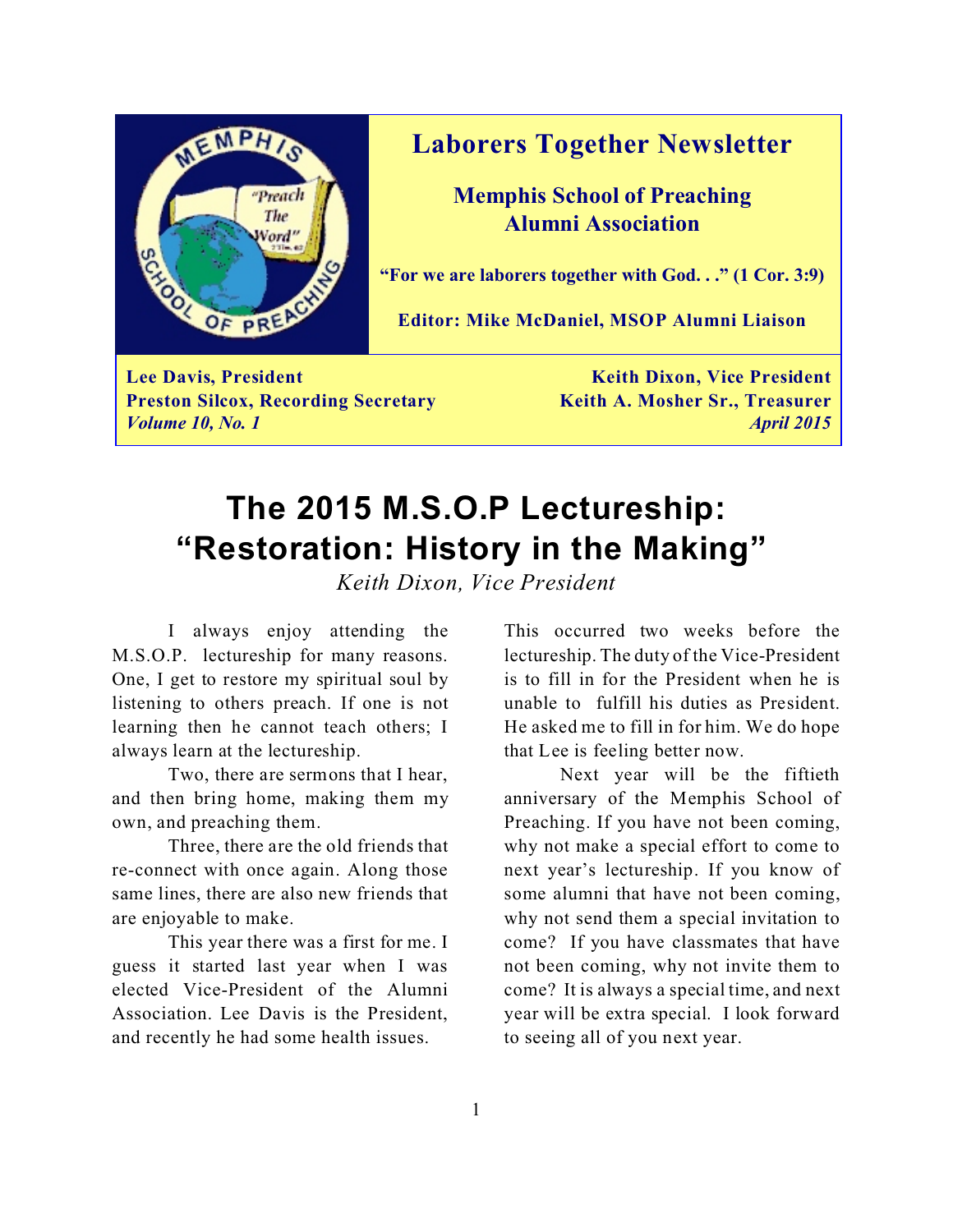

# *FROM THE DIRECTOR*

### *B. J. Clarke*

Much has happened at M.S.O.P. in recent days! One of the best lectureships we can remember was conducted March 29-April  $2<sup>nd</sup>$ . The theme for the 49<sup>th</sup> Annual Lectureship was: "Restoration: History In The Making." In this day and time of rapid and unauthorized changes, it was refreshing to hear so many good sermons that were rooted and grounded in the truth. Visit our website at [www.msop.org](http://www.msop.org), and you can watch all of the lectures for free.

Immediately after the lectureship, the students embarked on a weeklong restoration trip. This was a perfect time for the students to reflect upon the "restoration principle" they had heard so much about during the lectureship. Their return home marked the end of the 3rd Quarter, and we just started the 4th quarter this week.

As we look ahead, we would love for you to "Save the Date" for March 27-31, 2016 for our 50<sup>th</sup> Anniversary Lectureship. We are determined to have our largest crowd ever. The theme for this lectureship will be the very same as the motto of the School: "Preach The Word!" The world still needs the Word! (Rom. 1:16; James 1:18-21)

Thanks to you, and your generous contributions, many in this world have heard, and will hear, the Word of God. You are making a difference, and we thank you for enabling us to train men, and to send men forth to "Preach the Word." We continue to covet your prayers on our behalf!

#### **World Missions Program**

We are pleased to have three students now enrolled in our one-year World Missions Program. Sao Joseph (from Sierra Leone) and Efrain Aranda (from Mexico) are graduates of the two-year program, but they are now busily engaged in studying a concentrated curriculum designed to prepare them for the mission field and will soon graduate. Paul Sinnatuah (from Liberia) also enrolled last quarter. Ronnie Gootam (from India) arrived at the start of the fourth quarter and is studying with us for one quarter and will then begin the two year program this summer. How exciting it is to have good men from four different countries in class. If you know of someone who is preparing to go to the mission field, please encourage them to attend!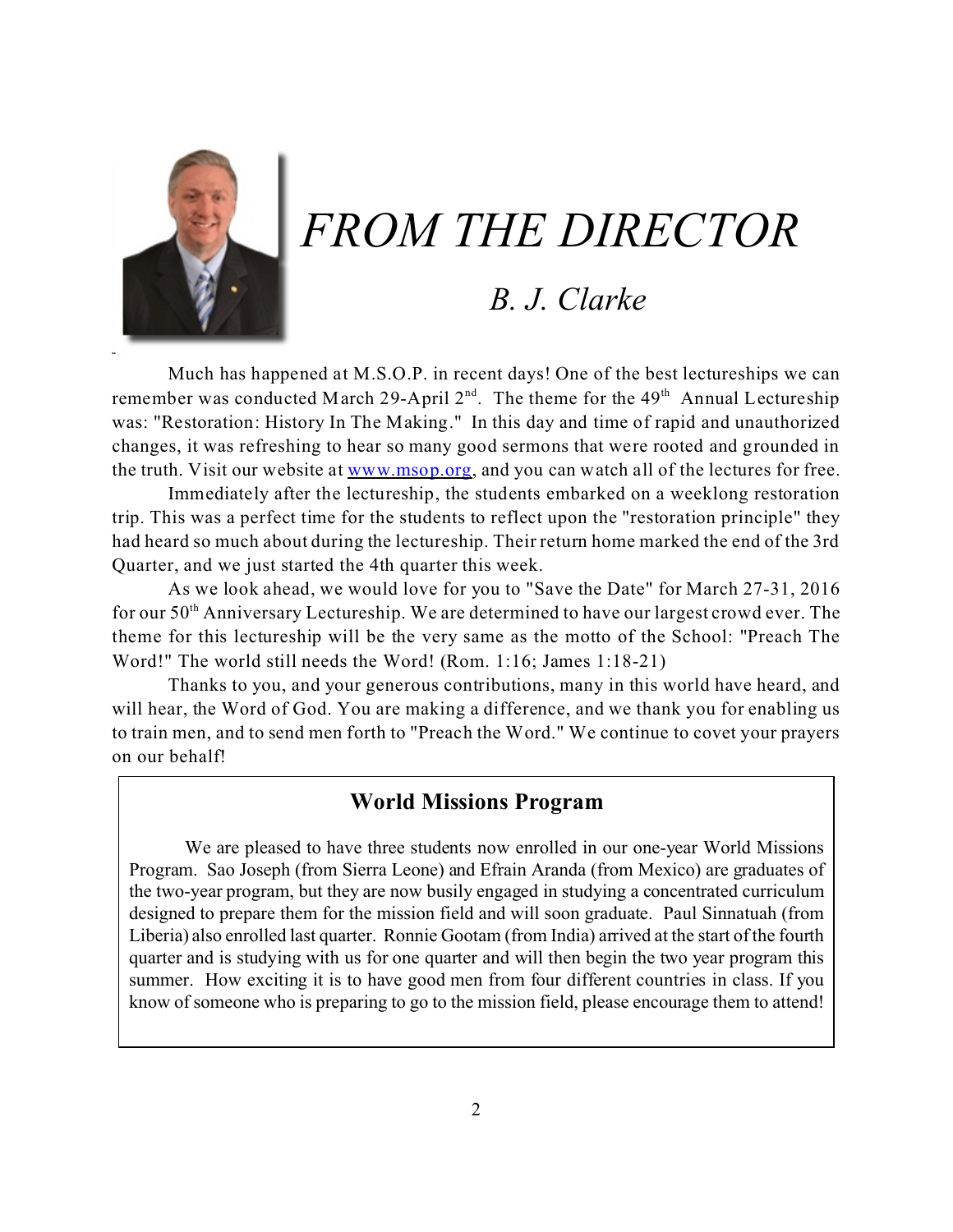# **LEE DAVIS BEGINS FUND-RAISING TO RETURN TO FOUR SEAS COLLEGE IN SINGAPORE**

**Lee Davis (1985)** was born in Chattanooga, Tennessee. He has been a Christian since 1974. He preached his first sermon at the age of 17 and has preached regularly after that. Lee is a 1985 graduate of

the Memphis School of Preaching. He holds the B.A., M.S., and M.Div. (Cum Laude) degrees f rom Amrid g e University. He also holds the Doctor of Ministry degree. Lee has been preaching for over 34 years and has done local work in Tennessee, Louisiana, Georgia, and Alabama.

In September of

2001, Lee started working to raise his support to be a missionary to Singapore. In January of 2003, Lee went to Singapore to begin teaching full-time as one of the instructors at the Four Seas College of Bible and Missions where he also served as the Dean of Academics. He continued this work until December of 2005. He is also on the board of directors of the college.

Lee will be going back to Singapore and teaching full-time with Four Seas once again. His sponsoring church is the Piedmont Road church of Christ in Marietta, Georgia. Lee has done several short term mission trips throughout the world. He has been to Russia, Thailand, Cambodia, Malaysia, Hong Kong,



Mainland China, and the Philippines.

Lee labored as the local evangelist for the North Cobb church of Christ in Kennesaw, Georgia, just north of Atlanta, for the past ten years. Lee is on the faculty of the Online

> Academy of Biblical Studies and teaches the Preacher's Epistles in the Spring and the book of Isaiah in the Fall. Lee is the Marietta Campus director for the Georgia School of Preaching and Biblical Studies. He also is an online instructor for the Four Seas College of Bible and Missions. He serves as Alumni President of the Memphis

School of Preaching. Lee speaks at various lectureships and gospel meetings throughout the year.

If you would like to know more of the work that Lee will be doing in Singapore, please contact him via email, [e.leedavis@gmail.com](mailto:e.leedavis@gmail.com) or via phone 678-907-9911 or contact the Piedmont Road church of Christ at (770) 971-9933 or by writing; Piedmont Road church of Christ, 1630 Piedmont Road NE, Marietta, GA. 30066. Please make the checks out to the Piedmont Road church of Christ with the Memo being "Lee Davis Mission Fund" or "Southeast Asian Missions".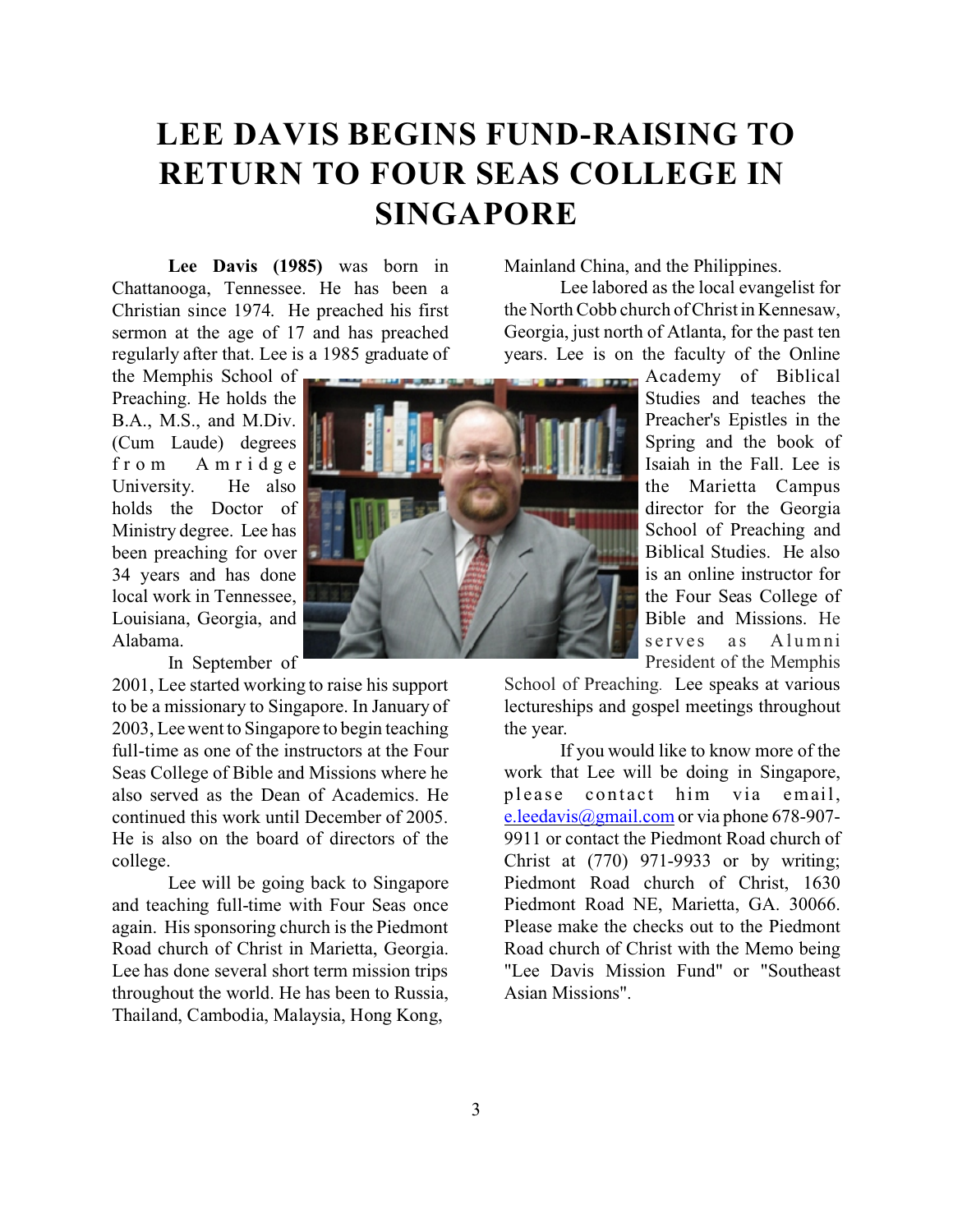# **PROSPECTUS FOR THE WORK IN SINGAPORE**

#### *Lee Davis*

Initially, the plan was to be in Singapore by the second week of January of 2016. Brother **Peter Chin (2006)**, the President of Four Seas College, contacted me letting me know that the other full time instructor at Four Seas, brother Patrick Swayne, will be accompanying his wife to her home country(Australia) for a minimum of two months so as to be there when their child is born. That being the case, brother Swayne will be leaving Singapore in August or September of 2015, and brother Chin has asked me to come to Singapore in September to start my teaching responsibilities, help plan the Four Seas College lectureship that is held in late November/early December of 2015, and to participate in and plan the school graduation just prior to the lectureship. I responded to him by saying that if I am able to raise the funds to come early (Sept.), I would be able to move to Singapore at that time. If this is not possible at that time, then I will plan on moving to Singapore at the original time of January 2016.

Whenever I do move to Singapore, the following work will be done while I live as a long term missionary to Southeast Asia. I plan on an initial stay of 6 years.

<span id="page-3-0"></span>1. I will be a full time Instructor for the Four Seas College of Bible and Missions. I will be assigned classes within the curriculum as needed. At this time, there are 19 different countries that have graduates of Four Seas College. Here is the list of countries and how many have graduated from those countries: (1). Singapore-49; (2). Malaysia-39; (3). Philippines-33; (4). Indonesia-18; (5).

China-17; (6). Vietnam-6; (7). Taiwan-4; (8). Sri Lanka-4; (9). Thailand-3; (10). Hong Kong-2; (11). Nepal-2; (12). India-2; (13). Cambodia-1; (14). Pakistan-1; (15). Australia-1; (16). USA-1; (17). Japan-1; (18). S. Africa-1; (19). Laos-1.

Besides the countries of Singapore and Malaysia, the school has trained and graduated several from other countries in the last two years. We also have current students and students planning on attending from the following countries: China, Vietnam, India, Cambodia and Laos. The growth of the school is amazing!

From 2002-2005, I was a full time instructor at Four Seas College and also the Dean of Academics. Brother Patrick Swayne is now the Dean of Academics and one of two present full time instructors. There is also a part-time instructor, brother Eddy Ee. Here is the college website: [http://www.fourseas.edu.sg/FourSeas/](#page-3-0)

My interest has been, for many years, to do a lifelong work as a missionary to Southeast Asia. I have made numerous trips to this area of the world already. My first trip was in 1989.

2. When the move is made to go to Singapore, I will also continue as one of the faculty members of the Georgia School of Preaching and Biblical Studies and will teach part of one of the terms there at the Marietta Campus if possible. At this time, that term has not been selected. I will spend most of the year in Singapore.

3. Also, I will be working with two churches in Singapore, Jurong, and Lim Ah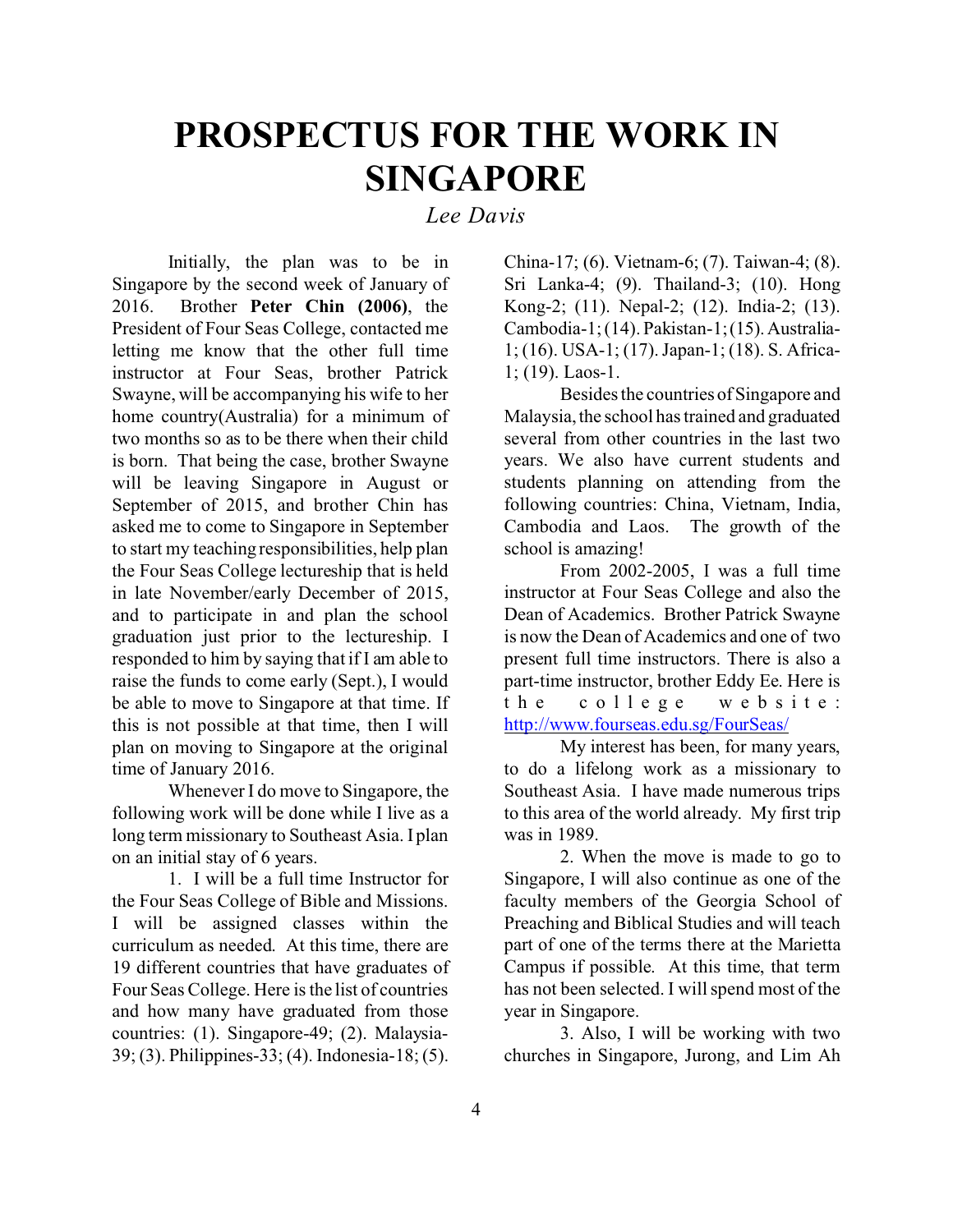Pin Road churches respectively.

4. Also, I will be traveling to area churches in Singapore and surrounding countries (like Malaysia), that request my presence from time to time, in order to teach series on: Leadership in the church, Hermeneutics, and other needed subjects.

5. I will be doing personal evangelism,

# **ALUMNI NEWS**

brethren.

#### *Prayers*

**Bobby Gayton's (1975)** recent biopsy came back as a fast growing kind of cancer. He writes, "I will be going on May 20th to have a consultation with the doctor. A date will be set at that time for robotic surgery. If all goes well, I will be in the hospital for about 2 days and back at work in 2 weeks. I will have the surgery at Emory in Atlanta. Thanks for all the prayers and cards. I will be okay." Please remember him in your prayers.

**EugeneJenkins (1980)** wrote, "My10 year old great niece, Alissa Hughes, has had her diagnosis changed. She has T-cell Leukemia instead of T-cell lymphoma. Due to this, her therapy has changed and will continue three to six months longer. We thank you for your concern and prayers!"

**Brett Rutherford (1996)** wrote the following in his latest mission report: "The end of the month did not end as well as I hoped. We had been enjoying a wonderful month filled with visitors and Bible studies, but at the end of the month, I experienced a sudden onset of my disease. I was hospitalized for three days of treatment. It wasn't all bad news. I received encouraging news from the doctors while I was in there. I happened to be admitted to the hospital while a vascular specialist was visiting there. He reviewed my case and treatment and confirmed my diagnosis. He said I was on the right course of treatment, and that it should start to work within months. He did say I may have another setback before the new medication takes effect. Lord willing, by the middle of the year I will have this under control. It is a little bit frustrating when your immune system views your brain as the enemy! Thanks for your

including "tracting"(handing out tracks)which is a very popular activity with the local

newsletter to anyone who would want it.

the Lord! Any amount will be of assistance!

6. I will be providing a monthly

Please help us do this great work for

#### *In Sympathy*

prayers and financial assistance."

We extend our sympathy to **Kenny Taylor (2006)** and his wife, Rebecca, in the passing of their newborn daughter, Carrie Elise Taylor, born Sunday, April 19<sup>th</sup>.

#### *Preached At Aubrey?*

Current M.S.O.P. student, Tony Brewer, requests that any alumnus who ever preached at the Aubrey church of Christ in Aubrey, AR to contact him by the following email[:aubreychurchofchrist@gmail.com.](mailto:aubreychurchofchrist@gmail.com.) Brother Brewer writes, "The reason is two fold. One reason is because I am helping the congregation raise support to have a full time local preacher. The second reason is because I am going to try to have monthly events and would love to have people who have "cut teeth" at Aubrey come back and speak. Also, the ladies at Aubrey are excited to participate in and host ladies' days. I figure that those who were blessed to have had a place to practice preaching, even for only a time or two, may be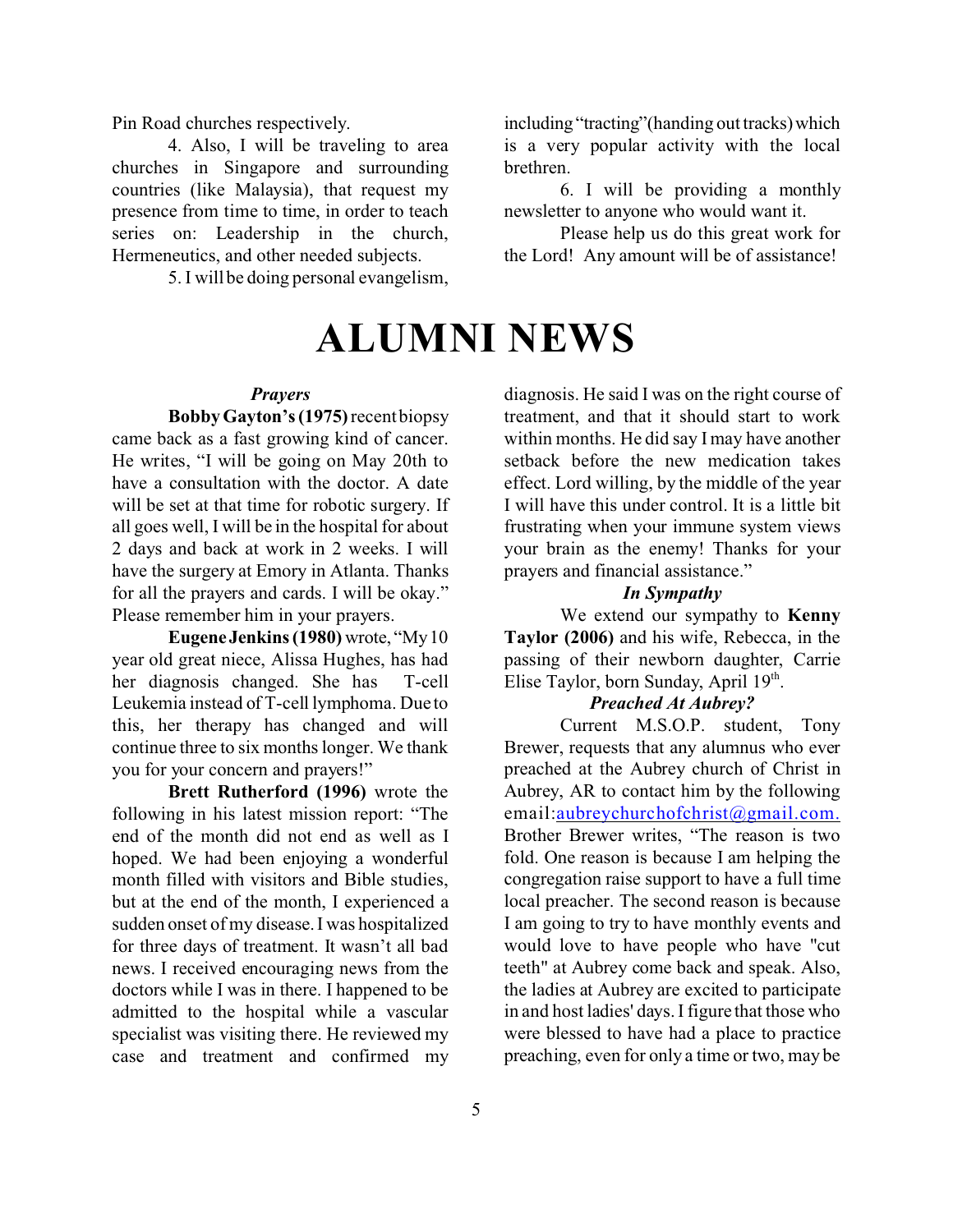interested in helping this work."

#### *New Address*

Larry Jelley (1972) writes, "As of May 19<sup>th</sup>, my new address will be 1537 Crestway Drive, Athens, TN 37303. All other information remains the same. I appreciate all you do to keep us informed."

#### *Moves*

**Lee Snow (2012)** writes, "We will be moving to Columbus, GA in a few weeks to work with the Warm Springs Rd. congregation."

**Stephen Higley (2010)** writes, "I have just returned from two years of missionary work in New Zealand and now am working with the Quitman, MS church of Christ."

#### *Missions*

**Denton (Denny) Landon (1983)**, traveled to Ternopil, Ukraine in the western region. He taught the book of Isaiah for the first year class in Bear Valley Ukraine. The city of Ternopil is about four hours from the border of Poland. After completing Isaiah, he met his wife Jo in Munich, Germany. Together they traveled to Kathmandu, Nepal where Jo taught three days of ladies' classes while Denton taught the work of an evangelist to the students in the school as well as several graduates and a few preachers from the border of India and Nepal.

**Ronald D. Gilbert(1973)**writes, "My wife and I are in Malaysia for 5 weeks conducting Gospel meetings, ladies' classes and seminars. We plan to return back home May  $5<sup>th</sup>$ . When we return home, we will have 8 weeks to get ready for our annual mission trip to Africa. This year we will be visiting 6 of the 10 preacher schools we are working with in Africa. We will have around 60 preachers to graduate from these schools this year. We will be in Zambia, Kenya and Uganda. We recently shipped another shipment of tracts to Africa, making 200,000

during the past 6 months. Since International Bible Teaching Ministries started in Sept. of 2007, we have shipped just over 1 million Gospel tracts to Africa. Please keep us in your prayers as we travel."

**Sean and Anita Hochdorf (1996)** had to return to America from Tanzania to receive urgent medical care. Anita needed a nerve ablation in her back. Sean required surgery to remove the damaged vertebrae from his neck and replacing it with either a synthetic disc or fusing the two discs that are on either side of the damaged disc. They were advised that returning to Tanzania anytime in the near future wouldn't be the wisest thing to do considering the serious nature of the surgery. Sean writes, "It is good to hear from you. My current email addresses are: sea nho [chdorf@gmail.com](mailto:seanhochdorf@gmail.com) an d [shochdorf@wetrainpreachers.com](mailto:shochdorf@wetrainpreachers.com). We are currently in the U.S., and I am still awaiting surgery. There are a lot of nice brethren and people in the medical community trying to help us out. If all continues to go as planned, I will have the surgery sometime in May. As the coordinator for the Andrew Connally School of Preaching, I and Anita will be residing in the U.S., and I will be flying to Tanzania 3-4 times per year. I will also be involved in curriculum development and classroom instruction for the Bear Valley Bible Institute's other 16 foreign extension schools which, in turn, will also require annual visits. Please keep us in your prayers as we move into this new phase of the work. The position requires support so, if you or your congregation is interested, please don't hesitate to contact me. I'd be glad to discuss the work with you."

**Howell Ferguson (1984)** wrote the following using his cell phone in Tanzania: "Just made my 'maiden voyage' with Ezekiel up to Ailsa - the mountain mission behind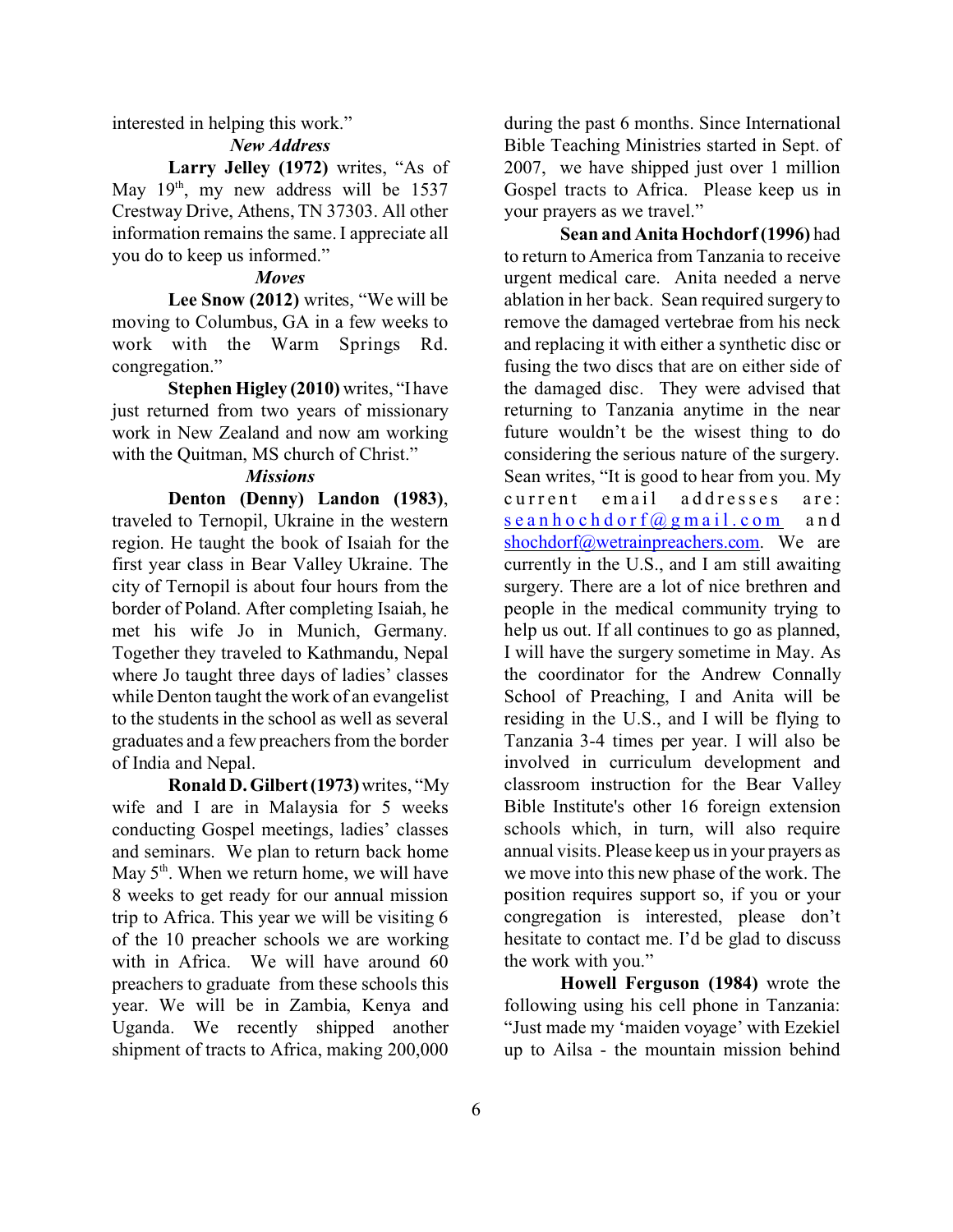Chimala with our new Land Cruiser that we finally got cleared in Dar. It handled the 57 hairpin road quite ably, but the heavy rains have taken quite a toll on the road. We went to check on the progress of the workers who have been disassembling, cleaning and stacking bricks for the past 3 weeks. They were about 95% completed, and the old house foundation and slab were in remarkably good shape considering it is around 100 years old and built by the Germans before the First World War. We anticipate it will take about 3 months to complete the new mission house. I'm continuing to preach in seminars as they are assigned to me. This is a program I helped start with the teachers and students of the Chimala Bible Institute about 4 years ago. I believe this is one of the most practical and enjoyable parts of preacher training at Chimala."

**Adam Evans (2013-WMP)** writes, "Here in Iringa, Tanzania, we are striving to share the good news in many different ways. During our first year we worked diligently to target one-on-one Bible studies. These proved to be effective but only reached a small portion of the population. Now during our second year, we are striving to reach more by utilizing the radio and also involving the brethren in evangelism by using Bible Correspondence Courses (BCC). We have a unique challenge using the BCC due to the fact that most do not have a mailing address or PO Box. Very few people have a way to contact them directly via snail mail. So we utilize the BCC by having Christians hand them out one at a time to their friends, family, and neighbors. When their contact has completed the first lesson, they then return it by hand to be graded and to receive a new lesson. We are first training all the Christians using the lessons first, and then they will have the ability to continue to use this tool once we

lesson themselves and having them graded. We are then going to be teaching each lesson in a Bible Class for all the Christians to have an opportunity to learn and ask questions. We also have given select men a handheld device for studying various Bible lessons in their own home, at their own pace and time, annd also in their own language. Each tablet has a separate solar panel, battery, and a separate external speaker. We are utilizing WVBS lessons in Swahili to provide quality Biblical education in several homes. This gives the brethren an opportunity to grow in the grace and knowledge of our Lord Jesus Christ. We are also using the audio from a few of these lessons to teach many on the radio. We have had many calls and contacts via the radio program as well. This leads us to one-on-one or group Bible studies that seem to be very effective. These individuals have reached out to us and are very interested. In Tanzania, the people are very polite and welcoming. However, it is hard to tell if they are studying the Bible with you because they are being polite or if they are truly seeking the truth of God's word. The radio is assisting us to find those that are truly seeking. We are also having several Biblical works translated into Swahili that we can leave here for the brethren to use for years to come. Lord willing, they will be in print and distributed very soon."

are gone. Each Christian is first filling out the

**Patrick Swayne (2005)** writes, "I work for Four Seas College of Bible and Missions as her Dean of Academics. Four Seas College is a Bible school not unlike MSOP in that we are a non-accredited institution that focuses on teaching Bible and Bible related subjects as opposed to secular ones. However, our structure and pattern of offering is somewhat different than MSOP as we cater to students with broad educational backgrounds (some have little formal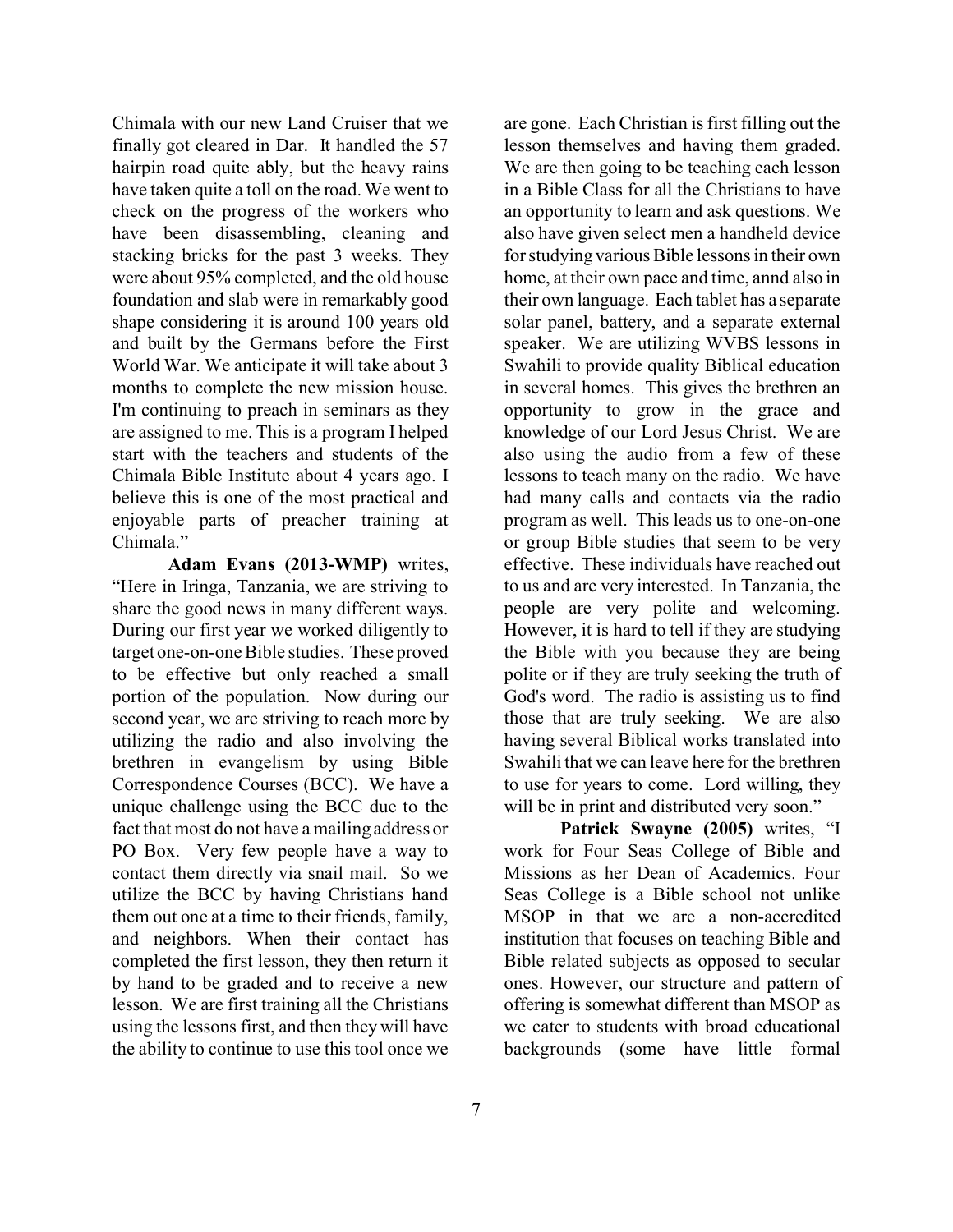education while others are university graduates). We are also different from MSOP in that we are a coeducational facility. Four Seas College primarily serves the Lord's church scattered throughout Asia. The churches of Christ in Asia are for the most part young; often, they are immature and small. Christians converted through the work of these congregations generally find themselves in an environment without elders and deacons, without well trained preachers and teachers, and without generational examples of Christianity (grandparents, parents, and children all in the church). Our goal is to train men and women so as to inject maturity into these struggling congregations. We're happy when our men become preachers, full or part time, and we even train our students in lesson design, personal evangelism, and the work of a preacher. We're equally happy though when both our men and women simply become strong, contributing members of their home congregations. As a part of my work at Four Seas, I teach 4-5 courses each term (we have three terms in our academic year) on a variety of Bible and Bible related subjects. In addition to this, I handle the students' academic issues and have helped to shape the guidelines for our academic standards. Beyond my work at Four Seas, my wife and I are active in assisting the church in this region. I generally preach on 2-3 Sundays a month (once at the Jurong congregation where we are members, and once or twice at a sister congregation in Singapore or Malaysia). I regularly teach adult Bible classes, including the Four Seas Extension course we hold each year to give brethren here in Singapore who participate a "Four Seas" experience in Bible study. My wife Chantelle is a frequent ladies' and children's teacher as well as a writer. I work side by side with Eddy Ee, evangelist for the Jurong church of Christ and part time

instructor at Four Seas, as well as **Peter (2006) and Pooi Fun Chin**, the school's president and secretary, respectively. There are plans for **Lee Davis (1985)** to join our team some time in late 2015/ early 2016 if the Lord wills. In the meantime, our school is also assisted by several online instructors who fill in the "teaching gaps" left owing to our small faculty size. Since I began working at the school full time in 2012, we have touched the lives of students from 9 countries (including Singapore) and have sent out 23 graduates."

### *Lectureship Comments*

Lee Davis (1985), Alumni Association President, wrote, "The lectureship this year, as is true every year, was outstanding! The topic was extremely timely and the speakers did a wonderful job in pointing out the essential and Biblical principle of the Restoration of the Ancient Order. If one, today, obeys what people in the first century obeyed, they will become what those in the first century were: Christians – members of the New Testament church! It was refreshing to hear men preach that one can know the truth and obey it! (John 8:32). This was another great year of hearing the gospel at the Memphis School of Preaching lectureship!

**Danny Butler (1990, 94\*),** "The lectureship was great. The lessons were superb. My most enjoyable time was the alumni banquet. It is here that you are among the old soldiers of the cross that have so much to share. Brother James Boyd is a case in point as well as others, no less loved and respected. Then there are the young preacher students and older alumni that are in the field. The lectureship lessons recharge and invigorate our hearts to stay focused on the mission (Matthew 28:19-20). Next year's lectures will be a milestone. I, Lord willing, will be there. My work with the Kingville church between Millport and Vernon,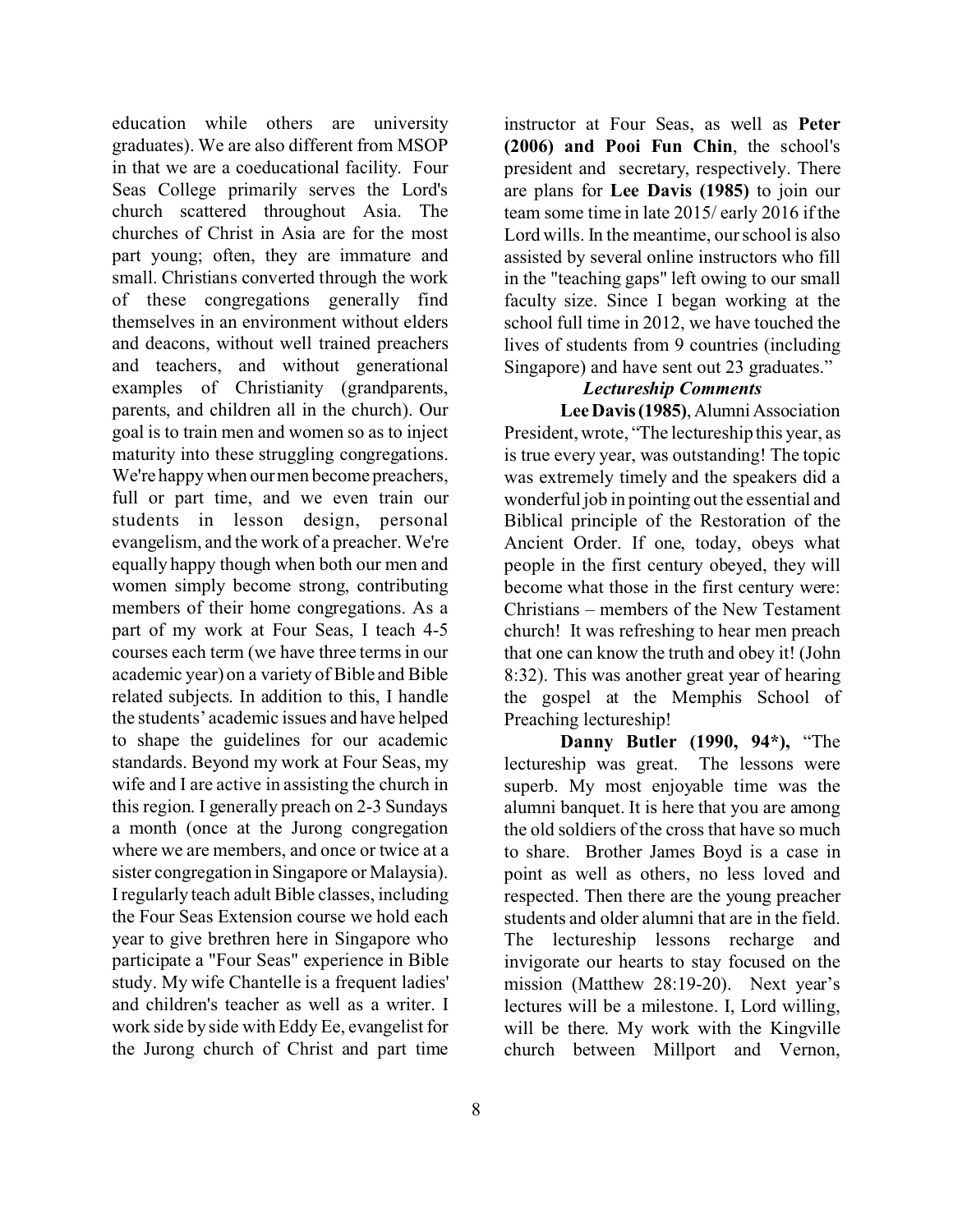Alabama is going well. We are involved in a Local radio program "Five minutes with the Master" over WJEC 106.5 FM five days a week with a listening radius of 60 miles. We also support "Bible Talk," a work of the Fayette Church of Christ with brother Larry Fife. This work has a listening audience of 1.5 million. In addition to local personal evangelism, we support two children's homes and a home for adults with physical and mental disabilities."

**Timothy Glassoff (2014)** writes, "Good evening brother McDaniel, just had to let you how much I enjoyed last week. I did not realize how much I needed the lectureship. It really boosted my spiritual need. I do not see how I would ever miss one. Thanks for all you do."

**Angelo Munoz** writes, "Iwill graduate in June 2015 and will continue another year for the WMP. While still on this last quarter, I will get married to my beloved Megan York on May 23rd . What I really liked more about this lectureship was the fact of seeing people coming and asking where the auditorium was. Then we asked them: "are you new to this event?" They said: "yes." That meant a lot to me because I realized that there are still good Christians that are looking for encouragement and to be strengthened. Regardless of how many liberal churches are arising now, there are still people who want the truth. Many were people that came from afar for the first time to this MSOP lectureship. I believe that it is necessary to advertise this event more and more for next year and how good its results are."

#### *Special Benevolent Request*

Cody Calkins, 13 years old, was born with congenital cytomegalovirus. The damage to Cody's brain caused spastic quadriplegia, which is a severe form of cerebral palsy. The spasticity is so severe that it pulls Cody's hips from the sockets, causing dislocations. He has had multiple surgeries to repair his hips, release the tendons, and clip the nerves that cause the spasticity, and also receives Botox injections regularly. Unfortunately, the spasticity has won, and Cody still requires anti-spasticity medications and pain medication just to get through each day. He communicates via a communication app on his iPad. He is confined to bed and wheelchair, and at this point any further surgery on his hip would have to be a fusion of the entire hip as a last ditch effort to prevent migration of the bones in order to manage the pain. Because constant spasticity burns calories at a high rate, Cody requires a feeding tube in order to get sufficient nutrition. He is unable to chew and swallow properly, because of spasticity in the throat, and requires a diet of puréed/chopped foods. He receives 5-6 feedings daily in order to keep up with his energy expenditure. He is unable to perform any activities of daily living; thus, he requires total care.

Since age 3, Cody has been in the custody of his grandparents, Sam and Annette Estes, who are faithful members of the Munford, TN congregation. Because Cody and his wheelchair have increased in size, it is no longer possible to transport him in a traditional van. The family lives within walking distance from the church building, so they are able to push him, in his wheelchair, to worship, when weather permits. Other than school (that provides transportation) and church, Cody is confined to home because of the inability to transport. This not only limits Cody, but also the entire family from going places that the average family takes for granted.

The family needs a transport van that loads from the back (because of the height of his wheelchair). Brother Estes has found used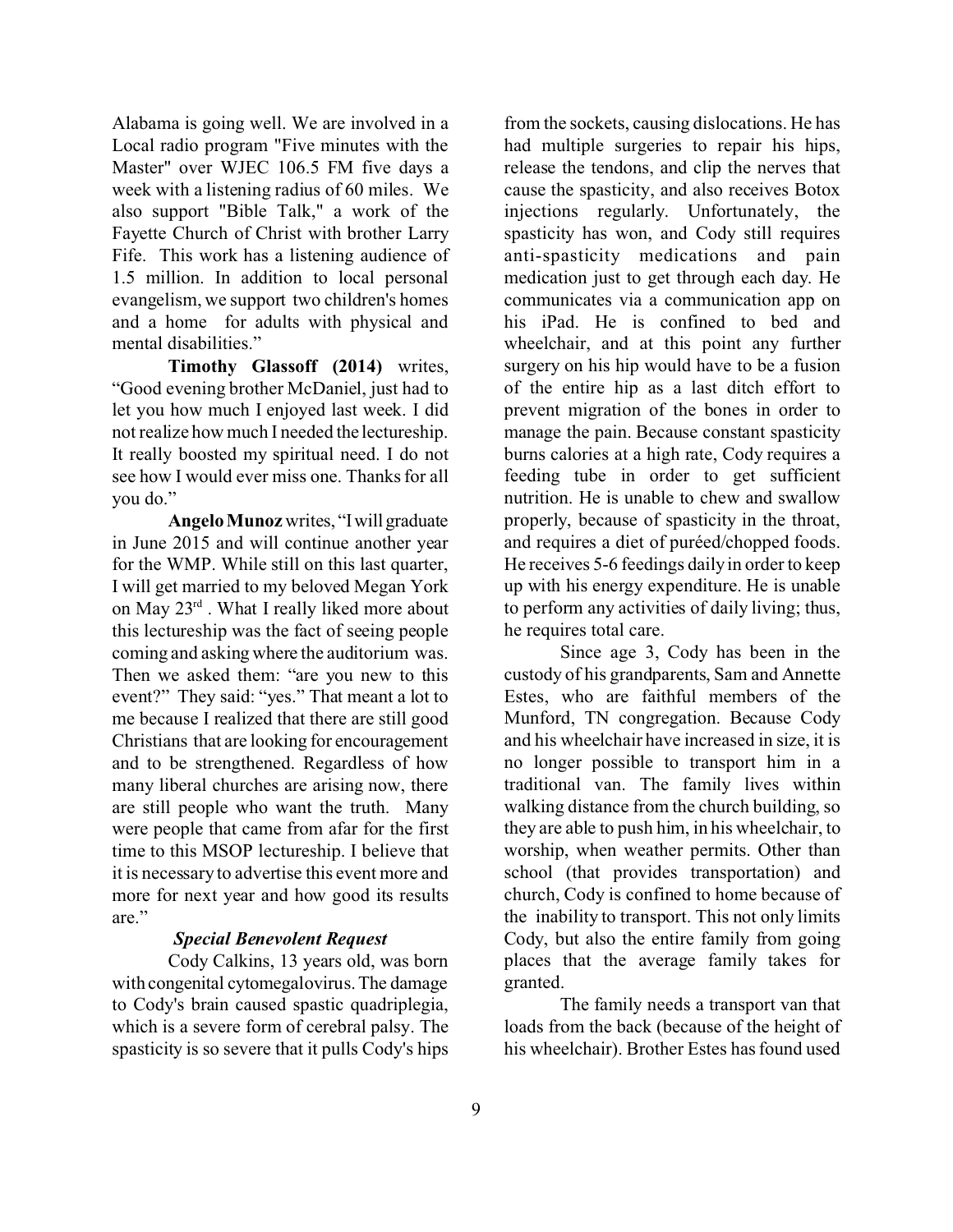vans in the \$15,000 to \$20,000 range. Let us join together to help this young boy, whose crippled body houses an active mind, and a precious soul, and to help this family who so lovingly cares for him.

The elders of the Munford church have agreed to receive and distribute funds. Please send your donation to:

> Elders Munford Church of Christ P.O. Box 127 Munford, TN 38058

[**Editor's Note:** Our thanks to **Bobby Liddell** for bringing this worthy need to our attention.]

#### *Special Request For Old Pictures*

Brother B.J. Clarke has requested that in preparation for the school's fiftieth anniversary, our alumni should send pictures of their time at the school, of classmates, instructors, special events, etc. Please send these to this special email address: [50years@msop.org.](mailto:50years@msop.org.)

He has announced that the lectureship

theme for next year will be our school motto: "Preach The Word."

> Have You Paid Your Dues For 2015?

Our MSOP Alumni Association dues are \$25 a year and may be sent to MSOP in care of our treasurer, Keith Mosher, at 3950 Forest Hill-Irene Rd., Memphis, TN 38125. Make checks payable to MSOP Alumni Association.

 If it is more expedient, just go to the alumni page of the website at [www.msop.org](http://www.msop.org) and pay using your PayPal account. These funds allow the Board of Directors of the Alumni Association to fund special projects for the school and to send death benefits for deceased members. Having giving a large contribution to Foundations, our fund needs to be replenished. Please send your voluntary dues in today!

### **ALUMNI AND FRIENDS DINNER**



**Brother James Boyd was the outstanding guest speaker at our 2015 Alumni and Friends Dinner. Brother Gary Colley gave him a wonderful introduction. Prior to speaking, brother Boyd was bestowed the Honorary Alumnus award by the M.S.O.P Alumni Association. He was genuinely surprised and expressed his heartfelt appreciation. Many of his family were very pleased to be able to be in attendance at the dinner and to see brother Boyd honored.**